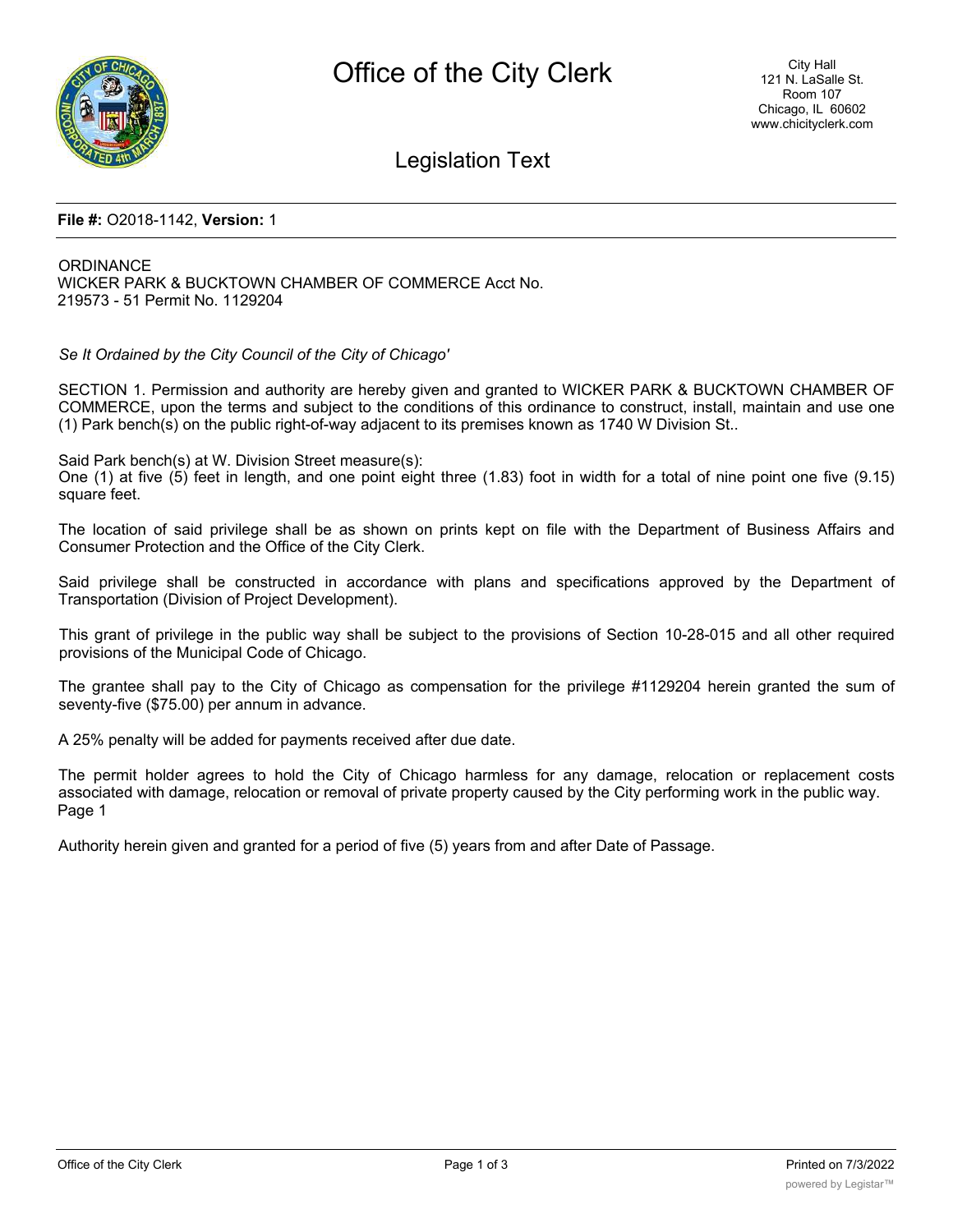(Page 2 of 4)

W.cker Park & Bucktown Chan^errf Commerce, 1414 N Ashland Ave , Chicago, IL 60622 773 384 2672 Requested *permit location J^BS® W, WviSfOl\* mo*

: KEY >■«■".. ••"<•"''

Department ol' Business AITairs and Consumer Protection Small Business Center - Public Way Use Unit City l-lall - 121 N LaSalle Street, Room 800 • Chicago. 11.60602 312-74-GOBIZ / .512-744-6240 • (312) 744-1944 (TTY) hup //www cilvol'clucaiio oreVhacp

**02/28/2018**

Alderman Proco Joe Moreno Ward # 01 City of Chicago City llall, Room 300 121 North LaSalle Street Chicago, Illinois 60602

## **Re: An ordinance to use and maintain a portion of the public right-of-way for one (1) park bench(s) for WICKER PARK & BUCKTOWN CHAMBER OF COMMERCE, adjacent to the premises known as 1740 W. Division St..**

## **Dear Alderman Proco Joe Moreno:**

The applicant referenced above has requested the use of the public right-of-way for a park bench(s). An ordinance has been prepared by the Department of Business Affairs and Consumer Protection - Small Business Center - Public Way Use Unit for presentation to the City Council. Because this request was made for properties located in your ward, as approved by you as per the attached. I respectfully request that you introduce the attached ordinance at the next City Council meeting.

If you have any questions regarding this ordinance, please contact Anthony Bertuca at (312) 744-5506.